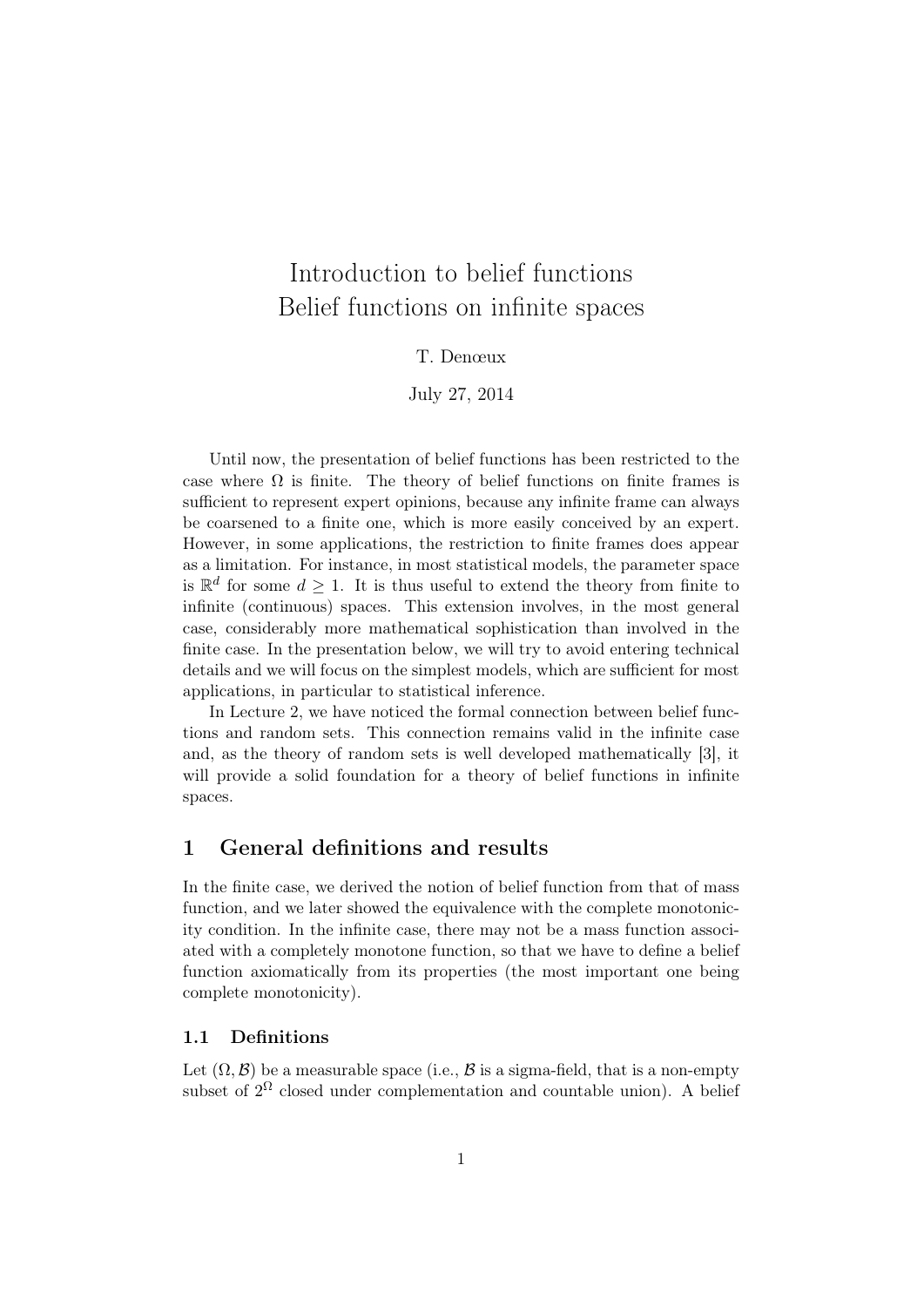function on B is a function  $Bel : \mathcal{B} \to [0, 1]$  verifying the following three conditions:

- 1.  $Bel(\emptyset) = 0$ ;
- 2.  $Bel(\Omega) = 1;$
- 3. For any  $k \ge 2$  and any collection  $B_1, \ldots, B_k$  of elements of  $\mathcal{B}$ ,

$$
Bel\left(\bigcup_{i=1}^{k} B_i\right) \ge \sum_{\emptyset \ne I \subseteq \{1,\dots,k\}} (-1)^{|I|+1} Bel\left(\bigcap_{i \in I} B_i\right). \tag{1}
$$

Furthermore, a belief function Bel on  $(\Omega, \mathcal{B})$  is continuous [4] if for any decreasing sequence  $B_1 \supset B_2 \supset B_3 \supset \dots$  of elements of  $\mathcal{B}$ ,

$$
\lim_{i \to +\infty} Bel(B_i) = Bel\left(\bigcap_i B_i\right). \tag{2}
$$

Similarly, a plausibility function can be defined as a function  $Pl : \mathcal{B} \rightarrow$  $[0, 1]$  such that:

- 1.  $Pl(\emptyset) = 0$ ;
- 2.  $Pl(\Omega) = 1;$
- 3. For any  $k \ge 2$  and any collection  $B_1, \ldots, B_k$  of elements of  $\mathcal{B}$ ,

$$
Pl\left(\bigcap_{i=1}^k B_i\right) \le \sum_{\emptyset \ne I \subseteq \{1,\dots,k\}} (-1)^{|I|+1} Pl\left(\bigcup_{i \in I} B_i\right),\tag{3}
$$

and it is continuous if, for any increasing sequence  $B_1 \subset B_2 \subset B_3 \subset \ldots$  of elements of  $B$ ,

$$
\lim_{i \to +\infty} Pl(B_i) = Pl\left(\bigcup_i B_i\right). \tag{4}
$$

It is clear that, whenever Bel is a belief function, Pl defined by  $Pl(A)$  =  $1 - Bel(\overline{A})$  is a plausibility function.

#### 1.2 Belief function induced by a source

A very convenient way to create a belief function is to define a source, i.e., a multivalued mapping from a probability space to  $\beta$ . More precisely, let  $(U, \mathcal{A}, \mu)$  be a probability space and let  $\Gamma : U \to 2^{\Omega}$  be a multi-valued mapping. We can define two inverses of Γ: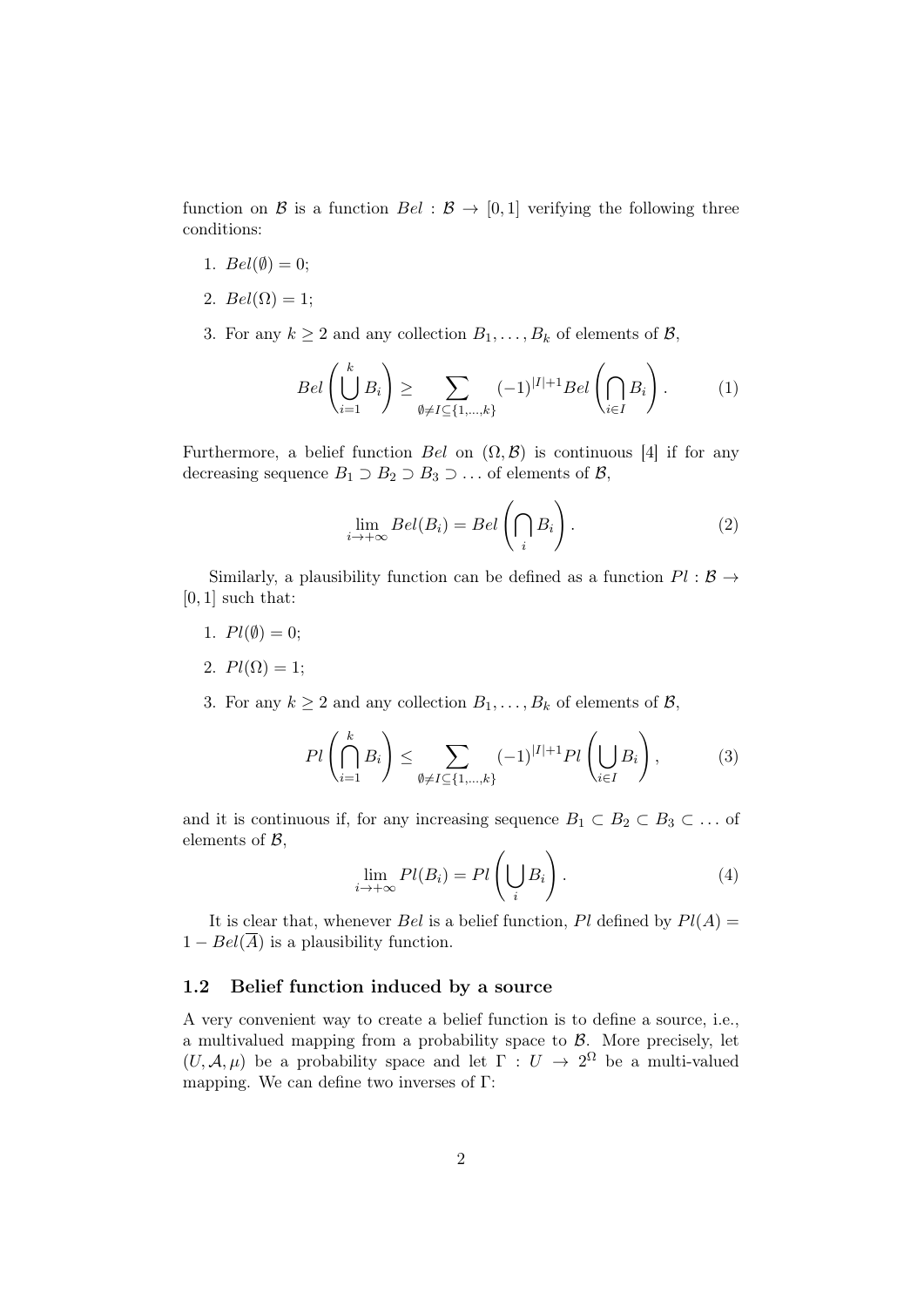1. The lower inverse

$$
\Gamma_*(B) = \{ u \in U | \Gamma(u) \neq \emptyset, \Gamma(u) \subseteq B \};\tag{5}
$$

2. The upper inverse

$$
\Gamma^*(B) = \{ u \in U | \Gamma(u) \cap B \neq \emptyset \},\tag{6}
$$

for all  $B \in \mathcal{B}$ . We say that  $\Gamma$  is *strongly measurable* with respect to A and B iff, for all  $B \in \mathcal{B}$ ,  $\Gamma^*(B) \in \mathcal{A}$ .

We then have the following important theorem.

**Theorem 1** Let  $(U, \mu)$  be a probability space,  $(\Omega, \mathcal{B})$  a measurable space and  $\Gamma$  a strongly measurable mapping w.r.t. A and B such that  $\mu(\Gamma^*(\Omega)) = 1$ . Let the lower and upper probability measures be defined as follows:

$$
\mu_*(B) = \mu[\Gamma_*(B)],\tag{7}
$$

$$
\mu^*(B) = \mu[\Gamma^*(B)] = 1 - \mu_*(\overline{B}),\tag{8}
$$

for all  $B \in \mathcal{B}$ . Then,  $\mu_*$  is a continuous belief function and  $\mu^*$  is the dual plausibility function.

Proof. We can remark that

$$
\Gamma_*\left(\bigcap_i B_i\right) = \bigcap_i \Gamma_*(B_i) \tag{9}
$$

and

$$
\Gamma^* \left( \bigcup_i B_i \right) \supseteq \bigcup_i \Gamma_*(B_i). \tag{10}
$$

Consequently, for any k and any collection  $B_1, \ldots, B_k$  of elements of  $\mathcal{B}$ ,

$$
\sum_{\emptyset \neq I \subseteq \{1,\dots,k\}} (-1)^{|I|+1} \mu_* \left( \bigcap_{i \in I} B_i \right) =
$$
\n
$$
\sum_{\emptyset \neq I \subseteq \{1,\dots,k\}} (-1)^{|I|+1} \mu \left( \bigcap_{i \in I} \Gamma_*(B_i) \right) = \mu \left( \bigcup_{i \in I} \Gamma_*(B_i) \right)
$$
\n
$$
\leq \mu \left[ \Gamma_* \left( \bigcup_i B_i \right) \right] = \mu_* \left( \bigcup_i B_i \right). \quad (11)
$$

Now, for any decreasing sequence  $B_1 \supset B_2 \supset B_3 \supset \dots$  of elements of  $\mathcal{B}$ ,  $\Gamma_*(B_1) \supset \Gamma_*(B_2) \supset \Gamma_*(B_3) \supset \ldots$  is a decreasing sequence of elements of A.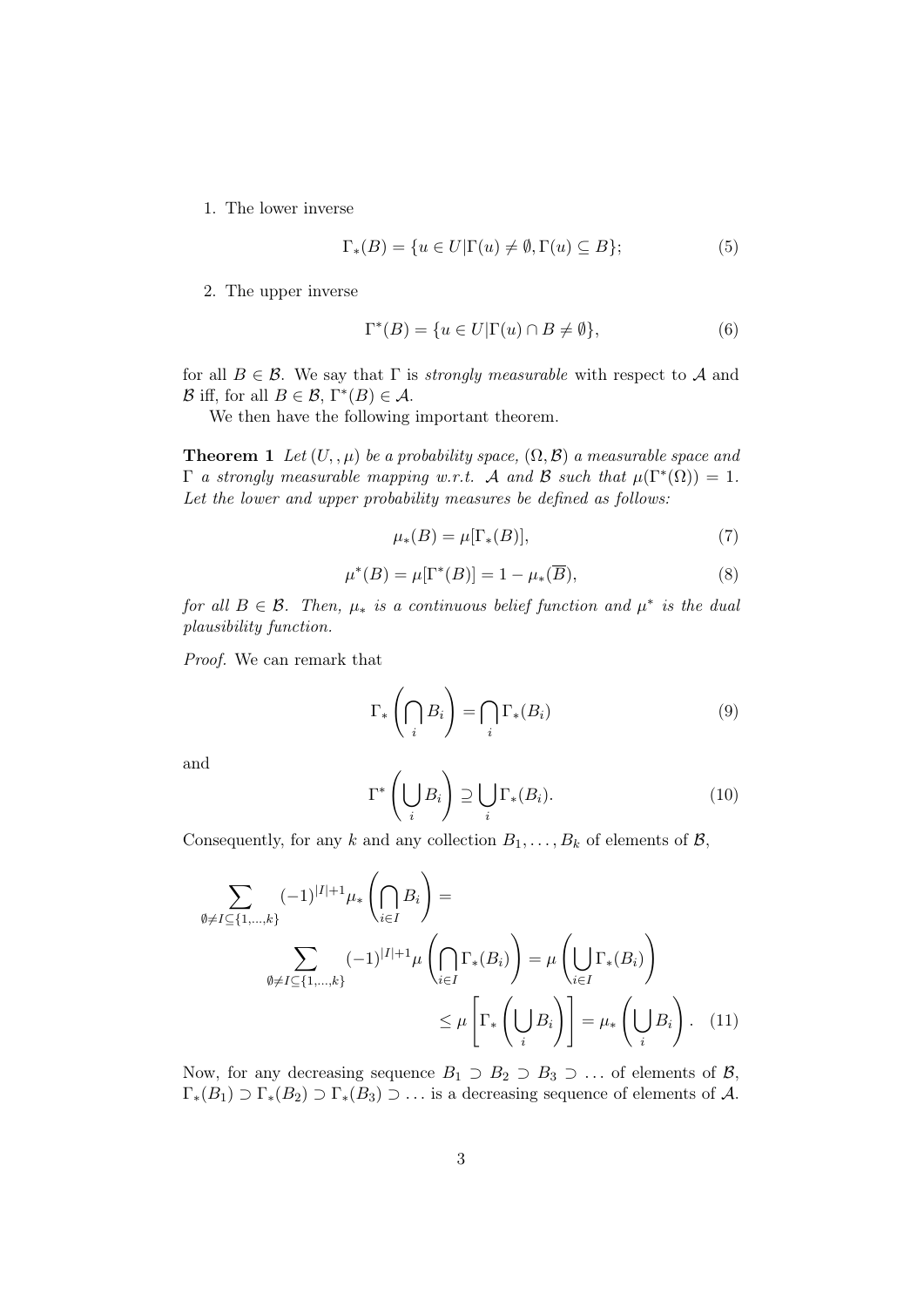Consequently,

$$
\lim_{i \to +\infty} \mu_*(B_i) = \lim_{i \to +\infty} \mu(\Gamma_*(B_i)) =
$$

$$
\mu\left(\bigcap_i \Gamma_*(B_i)\right) = \mu\left[\Gamma_*\left(\bigcap_i B_i\right)\right] = \mu_*\left(\bigcap_i B_i\right). \tag{12}
$$

Thus, to define a belief function on  $(\Omega, \mathcal{B})$ , it suffices to define a probability space  $(U, \mathcal{A}, \mu)$  and a strongly measurable mapping  $\Gamma$  from U to A. By analogy with the finite case, the sets  $\Gamma(u)$  for  $u \in U$  can be called the focal sets of Bel.

We can remark that, to insure the existence of a commonality function Q, we have to impose that, for any  $B \in \mathcal{B}$ ,  $\{u \in U | \Gamma(u) \supseteq B\}$  is in A. We can then define the commonality function as

$$
Q(B) = \mu \left( \{ u \in U | \Gamma(u) \supseteq B \} \right). \tag{13}
$$

As shown by Shafer [4], any belief function Bel on  $(\Omega, \mathcal{B})$  can be extended to  $(\Omega, 2^{\Omega})$  as

$$
\widetilde{Bel}(A) = \sup \{ Bel(B) | B \in \mathcal{B}, B \subseteq A \},\tag{14}
$$

for all  $A \subseteq \Omega$ .

#### 1.3 Relationship with random sets

As remarked by Nguyen [2], any belief function constructed as described in the previous section is the probability distribution of a random set.

To define a random set, we need to define a  $\sigma$ -field  $\widehat{\mathcal{B}}$  on  $2^{\Omega}$ . This can be done as follows: for any  $\widehat{T} \subseteq 2^{\Omega}$ ,

$$
\widehat{T} \in \widehat{\mathcal{B}} \Leftrightarrow \Gamma^{-1}(\widehat{T}) \in \mathcal{A}.\tag{15}
$$

It is clear that the mapping  $\Gamma$  is  $\mathcal{A}\text{-}\widehat{\mathcal{B}}$  measurable. Let  $\widehat{\mu}$  be the probability measure on  $(2^{\Omega}, \widehat{\mathcal{B}})$  defined by

$$
\widehat{\mu}(\widehat{T}) = \mu[\Gamma^{-1}(\widehat{T})].\tag{16}
$$

For all  $B \in \mathcal{B}$ , let  $I(B) = \{C \subseteq \Omega | C \subseteq B\}$ . It is easy to see that

$$
\widehat{\mu}[I(B)] = \mu_*(B). \tag{17}
$$

Hence,  $\mu_*$  is the distribution function of a random set.

When the set of  $\Omega$  has a topological structure, some special classes of random sets are particularly amenable to mathematical analysis. In particular, let C be the set of closed subsets of  $\Omega$ . For any  $A \subseteq \Omega$ , let

$$
\mathcal{C}_A = \{ C \in \mathcal{C} | C \cap A \neq \emptyset \}. \tag{18}
$$

Let  $(U, \mathcal{A}, \mu)$  be a probability space. Then a map  $\Gamma : U \to \mathcal{C}$  is a random closed set if, for any A in  $\mathcal{C}, \Gamma^{-1}(\mathcal{C}_A) \in \mathcal{A}$ .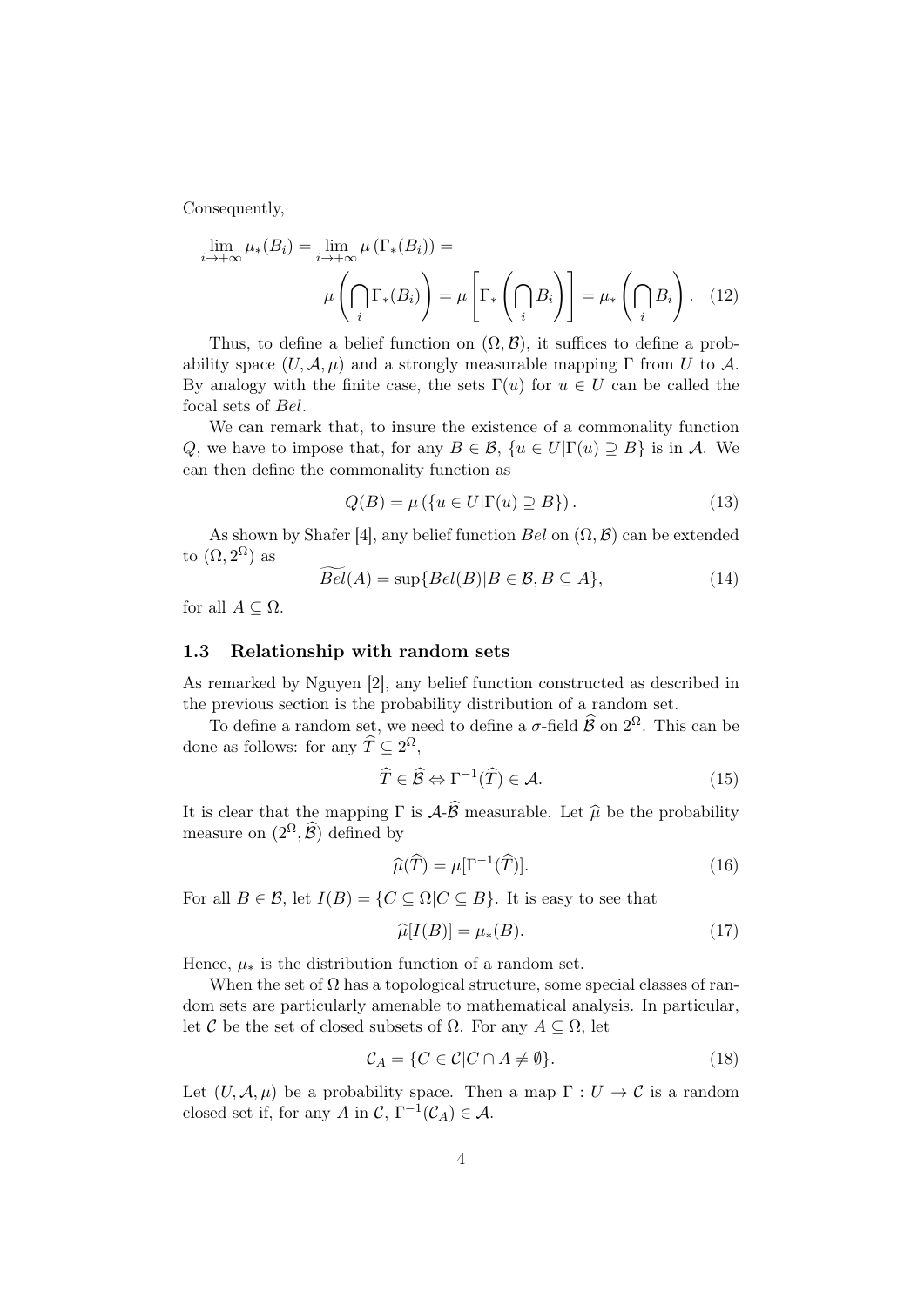#### 1.4 Consonant random closed sets

A practical way of constructing a random closed set is as follows. For simplicity, we will assume that  $\Omega = \mathbb{R}^d$ . Let  $\pi$  be an upper semi-continuous map from  $\mathbb{R}^d$  to [0, 1], i.e., for any  $u \in [0, 1]$ , the set

$$
u_{\pi} = \{ x \in \mathbb{R}^p | \pi(x) \ge u \}
$$
\n<sup>(19)</sup>

is closed. Furthermore, assume that  $\pi(x) = 1$  for some x. Let  $U = [0, 1]$ , A be the Borel  $\sigma$ -field on [0, 1],  $\mu$  the Lebesgue measure, and  $\Gamma$  the mapping defined by  $\Gamma(u) = u\pi$ . Then  $\Gamma$  is a random closed set [3]. We can observe that its focal sets are nested: it is said to be consonant. Let Bel, Pl and Q be the corresponding belief, plausibility and commonality functions. Then, for any  $A \subset \mathbb{R}^d$ :

$$
Pl(A) = \mu(\lbrace u \in U \vert^u \pi \cap A \neq \emptyset \rbrace)
$$
 (20a)

$$
= \mu(\lbrace u \in U | \exists x \in A, \pi(x) \ge u \rbrace)
$$
 (20b)

$$
= \mu(\lbrace u \in U | u \le \sup \pi(x) \rbrace) \tag{20c}
$$

$$
= \sup_{x \in A} \pi(x), \tag{20d}
$$

$$
Bel(A) = 1 - Pl(\overline{A}) = 1 - \sup_{x \notin A} \pi(x) = \inf_{x \notin A} (1 - \pi(x))
$$
 (21)

and

$$
Q(A) = \mu(\lbrace u \in U \vert^u \pi \supseteq A \rbrace) \tag{22a}
$$

$$
= \mu(\lbrace u \in U | \forall x \in A, \pi(x) \ge u \rbrace)
$$
 (22b)

$$
= \mu(\lbrace u \in U | u \le \inf_{x \in A} \pi(x) \rbrace)
$$
 (22c)

$$
= \inf_{x \in A} \pi(x). \tag{22d}
$$

In particular,  $Pl\{x\} = Q(\{x\}) = \pi(x)$  for all x.

# 2 Random closed intervals

In this section, we consider the case where  $\Omega = \mathbb{R}$ . In this case, a special class of random closed set is of special interest: random closed intervals [1].

#### 2.1 Definition and properties

Let  $(U, V)$  be a bi-dimensional random vector from  $(S, \mathcal{A}, \mathbb{P})$  to  $\mathbb{R}^2$  such that

$$
\mathbb{P}(\{s \in S | U(s) \le V(s)\}) = 1.
$$
\n<sup>(23)</sup>

We can define the corresponding random closed set

$$
\Gamma: s \to \Gamma(s) = [U(s), V(s)],\tag{24}
$$

which is called a random closed interval. Two special cases are of interest: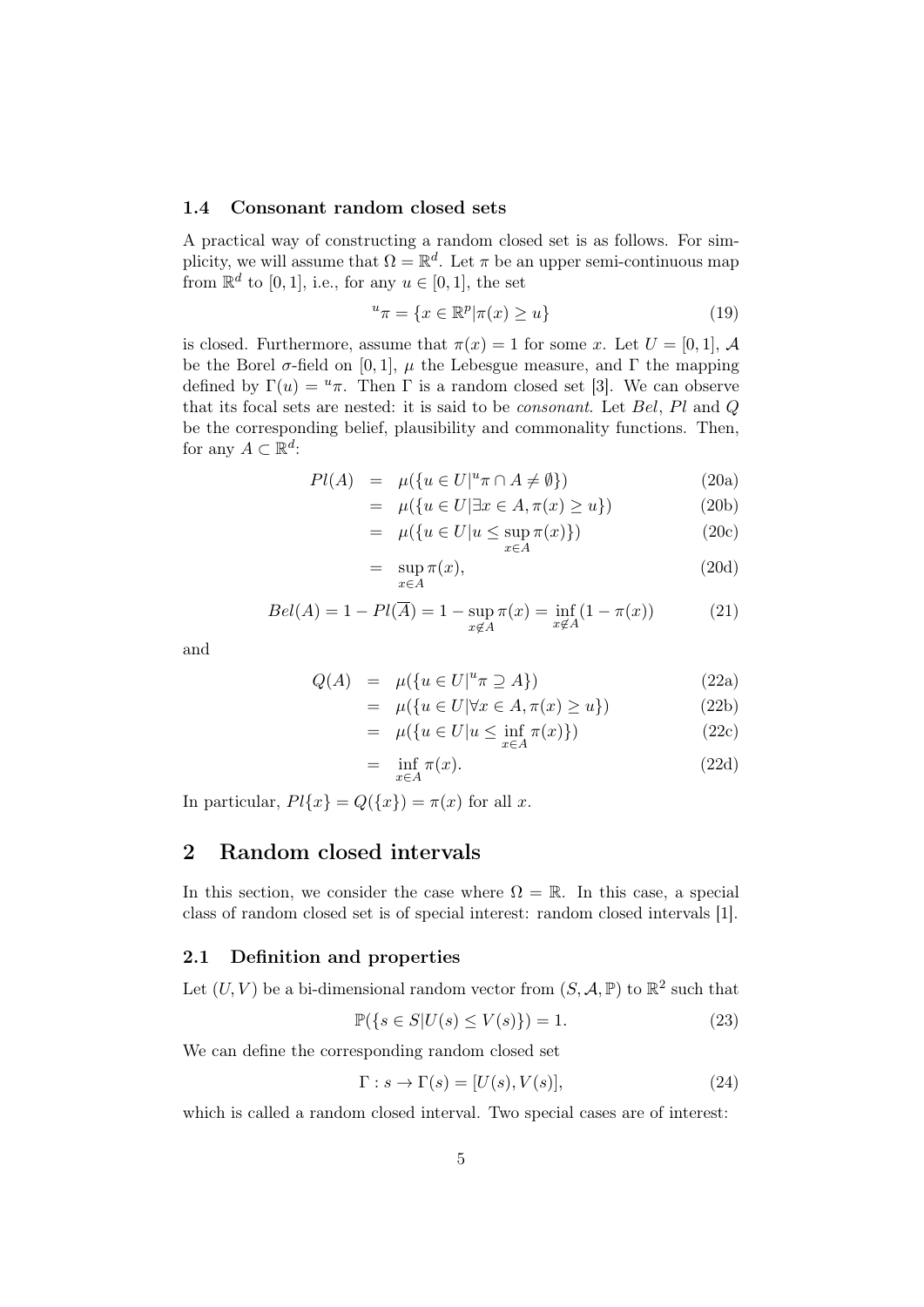- 1. If the random vector  $(U, V)$  is discrete, with  $\mathbb{P}(U = u_i; V = V_i) =$  $m_i$ , we have a discrete random interval; it is characterized by a mass function m with focal sets  $I_i = [u_i, v_i]$  and masses  $m(I_i) = m_i$ .
- 2. If  $(U, V)$  is absolutely continuous with density  $f(u, v)$ , we have a continuous random interval.

For all  $x \in \mathbb{R}$ , we have:

$$
Bel((-\infty, x]) = \mathbb{P}([U, V] \subseteq (-\infty, x]) = \mathbb{P}(V \le x) = F_V(x), \qquad (25)
$$

where  $F_V$  is the cumulative distribution function (cdf) of  $V$ , and

$$
Pl((-\infty, x]) = \mathbb{P}([U, V] \cap (-\infty, x] \neq \emptyset) = \mathbb{P}(U \leq x) = F_U(x). \tag{26}
$$

These functions are called, respectively, the lower and upper cdf of  $[U, V]$ . Now, for any  $a \leq b$ , we have

$$
Bel([a, b]) = \mathbb{P}([U, V] \subseteq [a, b]) = \mathbb{P}(U \ge a; V \le b), \tag{27}
$$

$$
Pl([a, b]) = \mathbb{P}([U, V] \cap [a, b] \neq \emptyset) =
$$
  

$$
1 - \mathbb{P}([U, V] \cap [a, b] = \emptyset) = 1 - \mathbb{P}(V < a) - \mathbb{P}(U > b) \quad (28)
$$

and

$$
Q([a, b]) = \mathbb{P}([U, V] \supseteq [a, b]) = \mathbb{P}(U \le a; V \ge b).
$$
 (29)

We can observe that If  $[U, V]$  is continuous, these probabilities can be computed by integrating the joint density  $f(u, v)$ . For instance,

$$
Q([a,b]) = \int_{-\infty}^{a} \int_{b}^{+\infty} f(u,v)dvdu,
$$
\n(30)

$$
Bel([a, b]) = \int_{a}^{b} \int_{u}^{b} f(u, v) dv du.
$$
 (31)

Conversely,

$$
f(u,v) = -\frac{\partial^2 Q([a,b])}{\partial a \partial b} = -\frac{\partial^2 Bel([a,b])}{\partial a \partial b}.
$$
 (32)

## 2.2 Combination of random intervals

As in the finite case, random closed intervals can be combined using Dempster's rule. Let  $[U_1, V_1]$  and  $[U_2, V_2]$  be two random closed intervals, and let  $Q_1$  and  $Q_2$  be their commonality functions. We have the following equality:

$$
(Q_1 \oplus Q_2)([a, b]) = \frac{1}{1 - \kappa} Q_1([a, b]) Q_2([a, b]), \qquad (33)
$$